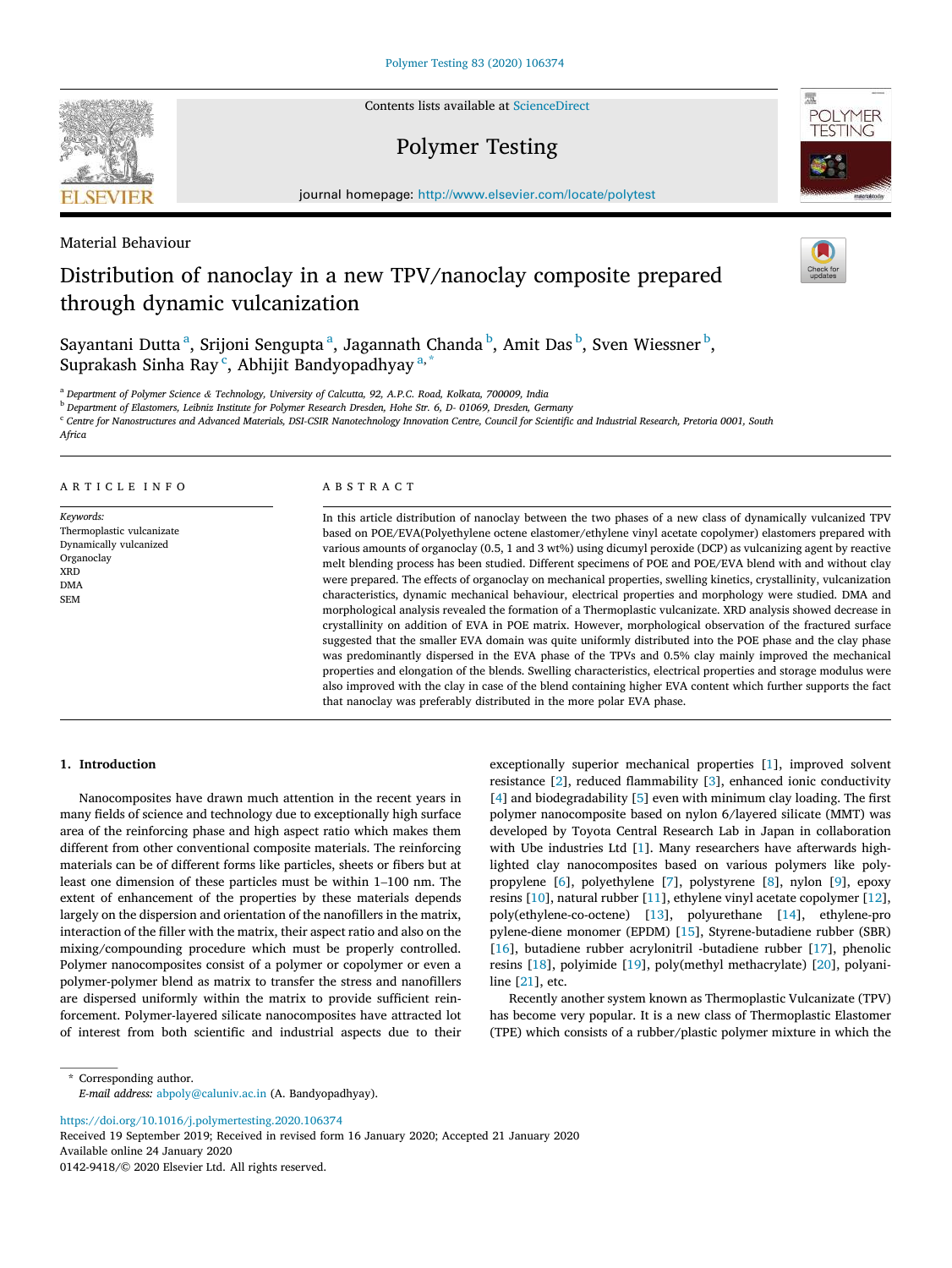rubber phase is predominantly vulcanized during processing by the use of an appropriate curative when mixed with a thermoplastic polymer. The main feature of this class of polymers which makes them different from others is that they can be melt processed and also can perform like conventional vulcanized rubber. Dynamic vulcanization improves the performance of the TPV. Presently TPVs have so many advantageous properties like good gloss, recyclability, improved colorability, shorter cycle time, design flexibility, low cost, low density and excellent wear ability, etc. for which they have been recently replacing EPDM rubber in various applications. TPVs are opening new fields of applications as automotive parts, footwears, packaging, cable insulation, medical devices, etc [\[22,23](#page-10-0)]. Dynamic vulcanization technique was first introduced by Gessler and Haslett for the preparation of iPP/Polyisobutylene blend [[24\]](#page-10-0). The first TPV commercialized in the market was introduced by Fischer consisting of EPDM/PP in which the EPDM phase was partially crosslinked [\[25](#page-10-0)]. Later on Coran, and Patel developed TPVs consisting of fully vulcanized rubber in the plastic phase [\[26](#page-10-0)].

In this article we have reported the preparation and characterization of a TPV/Organoclay nanocomposite based on POE/EVA blend and showed the distribution of the clay between the different phases. Various TPVs and also TPV/Organoclay nanocomposites have been developed in the last few years [27–[31\]](#page-10-0) but probably no research has been reported on the POE/EVA/organoclay based thermoplastic vulcanizate nanocomposite as well as about the distribution of the nanoclay in the TPV so far. H.H. Le et al. showed a very good dispersion of the nanofillers in different rubber matrix by using dispersing agents like carboxylated NBR, ionic liquid and ethanol [[32\]](#page-10-0). Poly (ethylene-co-octene) elastomer commercially named as  $Engage<sup>R</sup>$  has been developed using metallocene catalyst. It is a new class of elastomer which has received much attention due to its uniform distribution of comonomer content, narrow molecular weight distribution, controlled long chain branching, good electrical and thermal properties, improved flex fatigue resistance, easy processability, unique mechanical and rheological properties, etc. Depending on the octene content different grades are available. They find extensive application in cable industry, footwear, foams, pipes, rotomolded articles and also in automotive industry. Various modifications on the matrix of  $Engage<sup>R</sup>$  have been reported so far [\[33](#page-10-0)–35]. Ethylene vinyl acetate (EVA) copolymers are available as rubber, plastics and also thermoplastic elastomer depending on the vinyl acetate content. This class of copolymer provides quite better mechanical and thermal properties to the finished products due to their high molecular weight. They find widespread application in the field of wire and cable industry, footwear, packaging, adhesive, sealants etc. Engage<sup>R</sup>-EVA blends are quite popular in footwear, cable and foam industry. Naskar, Mohanty and Nando [[36\]](#page-10-0) reported the application of dicumyl peroxide/triallyl cyanurate cured Engage<sup>R</sup>-EVA blend for the development of the thin-walled halogen free cable insulation and thin-walled halogen free fire resistant low smoke cable sheathing. Modification of Engage<sup>R</sup> or POE with high vinyl acetate content EVA was reported by Pervin et al. [[37\]](#page-10-0) Horng-jer Tai reported random crosslinking between POE and EVA in presence of triallyl cyanurate by reactive blending [[38\]](#page-10-0).

In the present work Engage 8440, DuPont Elvax 40L-03 and Montmorillonite (MMT) clay were taken for the preparation of the TPV/ Organoclay nanocomposite. Montmorillonite (MMT) is the most commonly used layered silicate clay which consists of an octahedral alumina sheet sandwiched between two tetrahedral silica sheet. Sodium montmorillonite (NaMMT) is a hydrophilic material. Organic modification of NaMMT is accomplished by introducing a long alkyl chain in the clay gallery via the cation exchange process to make it hydrophobic in nature as well as to increase its compatibility with organic polymers. Several modification systems are available based on quaternary ammonium surfactant, alkyl imidazoles and phosphorous ionic compounds. For this work 25–30 wt % methyl dihydroxyethyl hydrogenated tallow ammonium modified montmorillonite was used as the reinforcing agent. The chemical structure of the organic modifier is shown below



**Scheme 1.** Chemical structure of tallow amine used a modifier of Na-MMT.



**Scheme 2.** Probable mechanism of interaction of nanoclay with EVA matrix.

(Scheme 1) and the interaction of the clay with the EVA phase of the TPV is shown in Scheme 2. The nanocomposites were prepared by reactive melt blending process in a Brabender Plastograph instrument.

# **2. Experimental**

## *2.1. Materials*

The base elastomer used in this experiment was Poly(ethylene-co-1 octene) (POE) of trade name  $ENGAGE^R$  8440 of density 0.897 g/cc, MFI 1.6, total crystallinity 27%, hardness 86 (Shore A), glass transition temperature  $-33$   $^{\circ}$ C and melting temperature 93  $^{\circ}$ C was purchased from Dow Chemical's (Switzerland). Poly(ethylene-co-vinyl acetate) (Elvax 40L-03) of 40% vinyl acetate content, density 0.967 g/cc, MFI 3, glass transition temperature  $-37$  °C, melting temperature 58 °C, along with low gel content, high molecular weight and high polarity was supplied by DuPont. The organic peroxide used as vulcanizing agent was dicumyl peroxide (DCP with 99% purity), was procured from Aldrich Chemicals. Coagent (Aurosin 6860), an acrylate based multifunctional organic compound was gifted from Auropol India Pvt. Ltd and was used with DCP to increase the crosslinking efficiency. The nanoclay used for reinforcement was 25–30 wt % methyl dihydroxyethyl hydrogenated tallow ammonium modified montmorrilonite, was procured from Aldrich Chemicals. Toluene with 99% purity, water content less than 0.1%, was used as the solvent for the swelling study and was purchased from Merck specialities Pvt. Ltd. Acetone with purity 99.5% and water content less than 0.2%, also used for washing the mold and the mold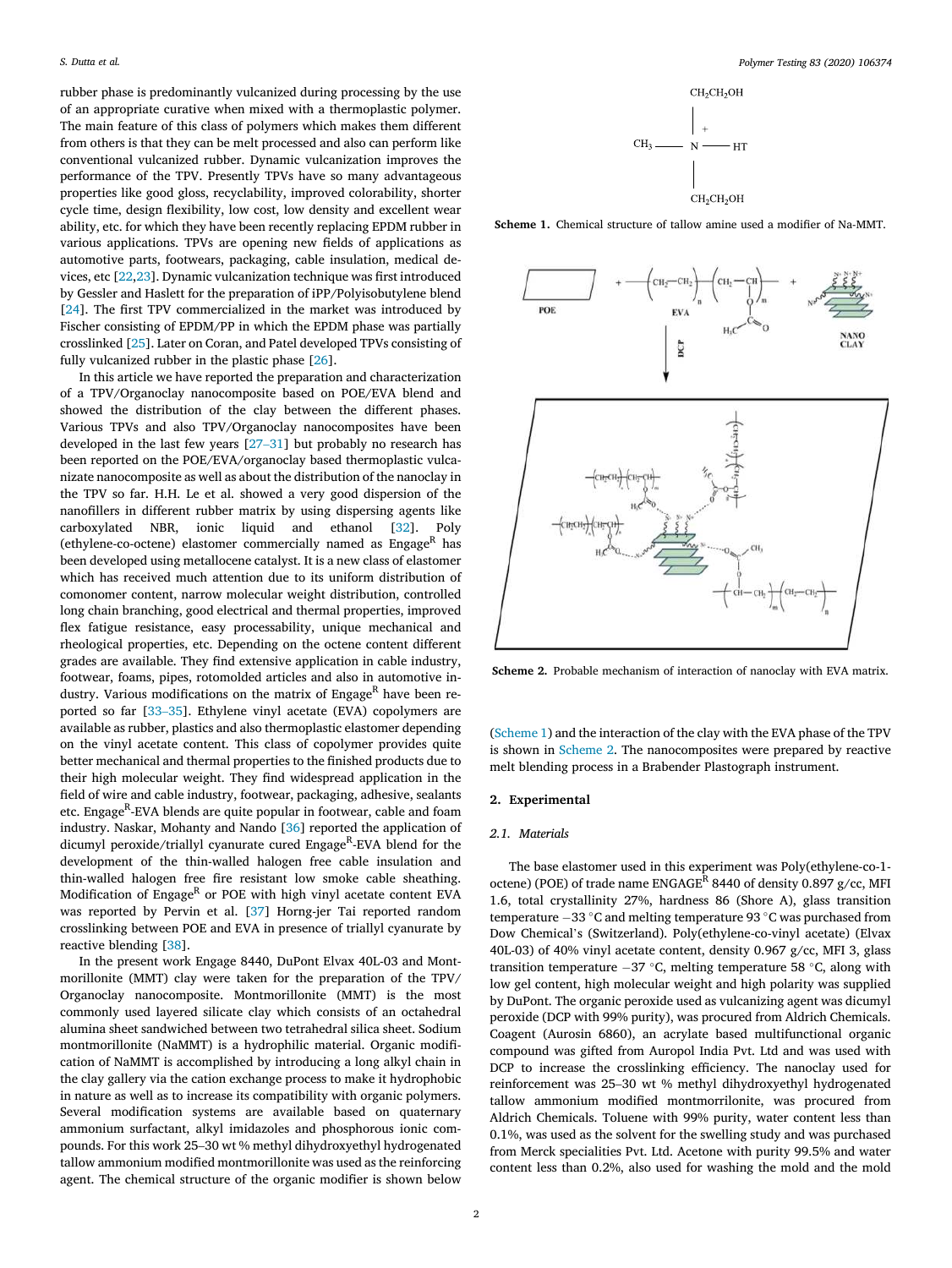## **Table 1**

Composition of the samples.

| Sample<br>Notation            | POE<br>Content<br>(grams) | <b>EVA</b><br>Content<br>(grams) | Organoclay<br>content (wt%) | <b>DCP</b><br>content<br>$(wt\%)$ | Coagent<br>Content<br>$(wt\%)$ |
|-------------------------------|---------------------------|----------------------------------|-----------------------------|-----------------------------------|--------------------------------|
| $E_0$                         | 44                        | $\Omega$                         | $\Omega$                    | 1                                 | 1                              |
| $E_{90}$                      | 39.6                      | 4.4                              | $\Omega$                    |                                   |                                |
| $E_{80}$                      | 35.2                      | 8.8                              | $\Omega$                    |                                   |                                |
| $E_{60}$                      | 26.4                      | 17.6                             | $\Omega$                    |                                   |                                |
| $E_{0/N0.5}$                  | 44                        | $\Omega$                         | 0.5                         |                                   |                                |
| $E_{0/N1}$                    | 44                        | $\Omega$                         | 1                           |                                   |                                |
| $E_{0/N3}$                    | 44                        | $\Omega$                         | 3                           | 1                                 | 1                              |
| $E_{90/N0.5}$                 | 39.6                      | 4.4                              | 0.5                         |                                   |                                |
| $E_{90/N1}$                   | 39.6                      | 4.4                              | 1                           |                                   |                                |
| $E_{90/N3}$                   | 39.6                      | 4.4                              | 3                           |                                   |                                |
| $E_{80/N0.5}$                 | 35.2                      | 8.8                              | 0.5                         |                                   |                                |
| $E_{80/N1}$                   | 35.2                      | 8.8                              | 1                           |                                   |                                |
| $E_{80/N3}$                   | 35.2                      | 8.8                              | 3                           |                                   |                                |
| $E_{60/N0.5}$                 | 26.4                      | 17.6                             | 0.5                         |                                   |                                |
| $\mathrm{E}_{60/\mathrm{N1}}$ | 26.4                      | 17.6                             | 1                           |                                   |                                |
| $\mathrm{E}_{60/\mathrm{N3}}$ | 26.4                      | 17.6                             | 3                           |                                   |                                |

plates was supplied by Merck specialties Pvt. Ltd.

## *2.2. Preparation of POE/EVA blend*

Thermoplastic vulcanizates were prepared by dynamic vulcanization in Brabender Plastograph (made in Germany TYP 815606) at proposed temperatures and 60 rpm speed. EVA was first separately mixed with 1% DCP and coagent (1% with respect to the DCP) for 2 min at 120 °C and then taken out from the mixer and cut into small pieces. POE was then preheated with 1% DCP and coagent (1% with respect to the DCP) for 1 min at 180 �C; melted EVA pieces were then added to this mixture at the same temperature and mixed for further 4 min. The final batch weight was 44 g. The mixture were taken outside, cut into small pieces with a knife and cooled. Finally, about 40 gm of the blend pellets were taken and compression molded in a hydraulic press at 180 °C under 15 ton pressures for 5 min. The pressure was then released after room temperature was attained.

#### *2.3. Preparation of POE/EVA/Organoclay nanocomposite*

Nanocomposites of different batches of the TPVs were also prepared by mixing in the same Brabender Plastograph. Here again the EVA was premixed with 1% DCP and coagent (1% with respect to the DCP) for 2 min and then taken out from the mixer and cut into small pieces. POE was then preheated with 1% DCP and coagent (1% with respect to the DCP) for 1 min at 180 °C, and then melted EVA pieces were added to this mixture at the same temperature and mixed for further 2 min. Finally, the clay was added and mixed for another 2min. The final batch weight was 44 g. The mixture were taken outside, cut into small pieces with a knife and cooled. Finally, about 40 gm of the blend pellets were taken and compression molded in the hydraulic press at 180  $^\circ \text{C}$  under 15 ton pressure for 5 min. The pressure was released after room temperature was attained. Compositions of all the batches are shown in Table 1.

#### *2.4. Characterization*

**Vulcanization Characteristics:** Vulcanization Characteristics of the samples were studied using Brabender Plastograph made in Germany TYP 815606 at 180 °C and a rotor speed of 60 rpm. The change in the torque with time during mixing was recorded from the software attached with the Brabender.

**Infrared Spectroscopic Analysis:** Fourier Transform Infrared (FTIR) spectroscopic analysis of the samples with and without clay were accomplished in ALPHA E Bruker, Germany spectrophotometer. The

samples were characterized directly in sheet form in ATR mode within a spectral range of 500–4000  $\text{cm}^{-1}$ . The crystal used for ATR configuration was made up of zinc selenide.

#### *2.4.1. Mechanical properties*

**Tensile properties:** Mechanical properties including tensile strength, tensile modulus (300%), total elongation at break were measured using the UTM LLOYD instrument (LR 10 K plus, Load Cell 10 KN) at a strain rate of 500 mm/min. All the measurements were performed at room temperature until the specimen ruptured. Dumbbellshaped specimens were punched out from the sheets under investigation using a die constructed in accordance to ASTM [D412](astm:D412). Three specimens for each compositions were tested and values were reported, obtained from the software attached with the machine.

**Hardness:** In this investigation hardness was measured by Durometer Shore A tester, at room temperature. Each sample was tested for three times and the average result was reported.

**X-ray Diffraction Analysis:** X-ray diffraction studies of the samples were carried out using X'pert PRO MRD X-ray diffractometer (PANalytical, The Netherlands) in the range of  $2\theta = 3-50^\circ$  using CuK $\alpha$  radiation ( $\lambda = 0.154$  nm) at acceleration voltages of 40 kV and beam current of 30 mA.

Percentage of crystallinity was determined using eq. (2).

% of Crystalinity = 
$$
[A_c/(A_c + A_a)] \times 100 \ldots \ldots \ldots \ldots \ldots \ldots
$$
 (2)

 $A<sub>c</sub>$  represents the area of the crystalline phase,  $A<sub>a</sub>$  represents the area of the amorphous phase and  $(A_c + A_a)$  represents the total area.

The crystallite thickness was calculated using the Scherrer equation (eq. (3)).

$$
\tau = k \lambda / \beta \cos \theta \dots \dots \dots \dots \dots \dots \dots \dots \dots \dots \dots \dots \dots \dots \dots \tag{3}
$$

Where,  $\tau$  is the crystallite thickness, k is the shape factor with a typical value of 0.9 but varies with the actual shape of the crystallite,  $\lambda$  is the wavelength of X-ray, β is referred to as full width at half the maximum intensity (FWHM) and  $θ$  is the Bragg's angle.

Again, the interplanner distances were calculated using Bragg's Law which is,

 $n \lambda = 2d_{001} \sin \theta$  … … … … … … … … … … … … … … … … (4)

Where n is an integer for only constructive interferences,  $d_{001}$  is the interplanner distance (reflection occurs from the [001] plane here),  $\lambda$ and θ are of same meaning as mentioned above.

The number of clay platelets per average stack with the interplanner distance  $d_{001}$  was calculated using the following formula [\[39](#page-11-0)].

$$
N = 1 + \tau / d_{001} \dots \dots \dots \dots \dots \dots \dots \dots \dots \dots \dots \dots \dots \dots \dots \dots \tag{5}
$$

**Scanning Electron Microscopy:** All SEM images of the fractured surfaces were acquired on a NEON 40 EsBs Cross beam scanning electron microscope from Carl Zeiss NTS GmbH, operating at 3 kV in the secondary electron (SE) mode. To enhance electron density contrast, each sample was coated with platinum (3.5 nm) using a Leica EM SCD 500 sputter coater.

**Dynamic Mechanical Analysis:** Dynamic mechanical properties were studied using a dynamic mechanical analyzer (DMA) instrument (METRAVIB VA4000) at a frequency of 11 Hz, heating rate of  $5^{\circ}$ C/min, 0.1% strain and temperature range 30  $\degree$ C–150  $\degree$ C in a tensioncompression model and the data were recorded from the software attached with the machine. Storage modulus  $(E')$ , loss modulus  $(E'')$  and loss tangent (tan δ) were measured as a function of temperature for all the samples under identical conditions. In this investigation the temperatures corresponding to the peaks in the tan  $\delta$  versus temperature plot were taken as the softening temperatures.

**Swelling Behavior:** Samples with definite shapes and uniform dimensions were cut from the sheets, gently wiped to remove the dust, weighed in a digital balance and then immersed in a particular amount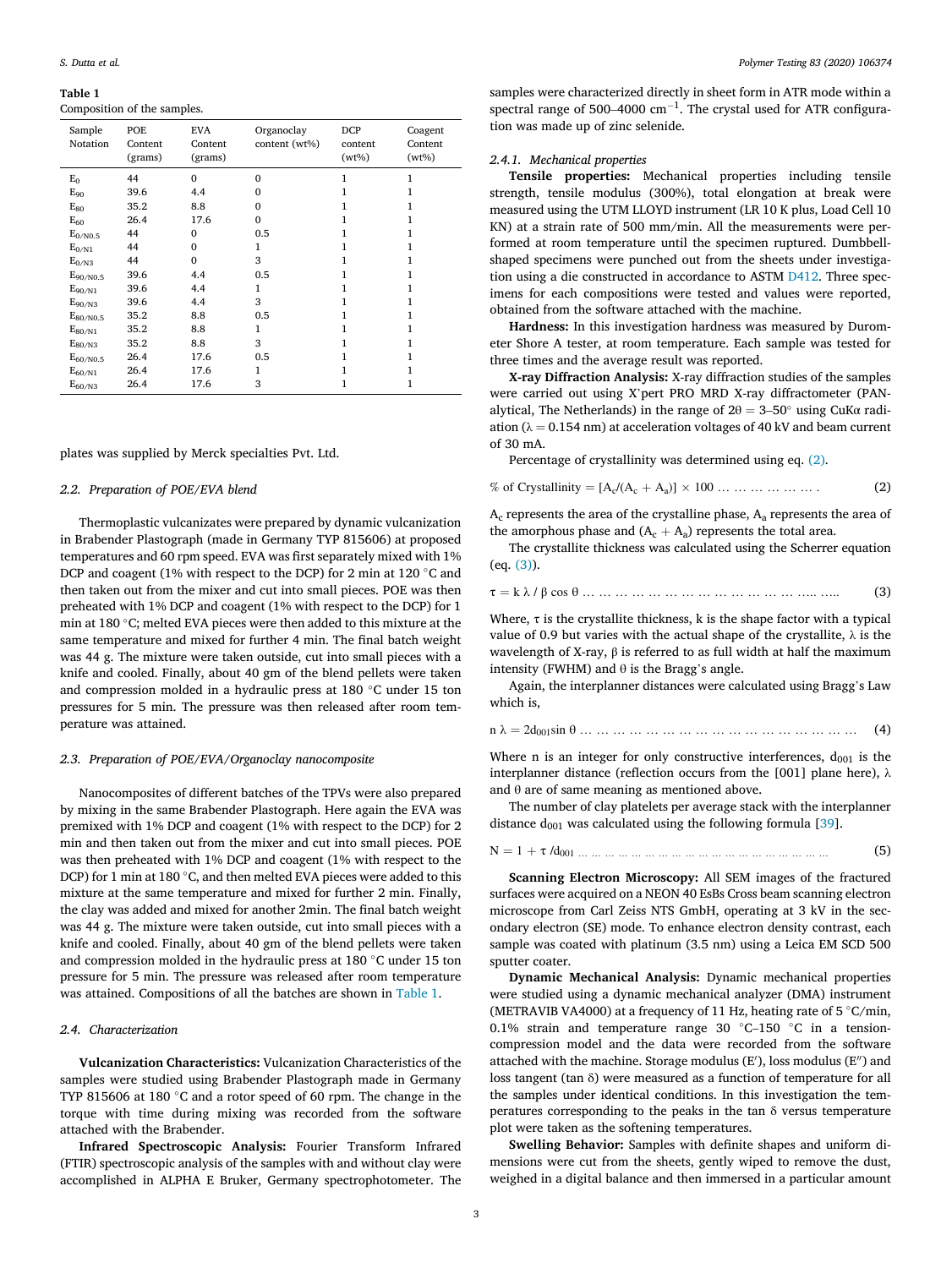<span id="page-3-0"></span>**Table 2** 

Maximum Torque, 300% Modulus, Hardness, and Crystallinity of POE, POE/EVA blends and its nanocomposites.

| Sample        | Max<br>Torque<br>(Nm) | Time<br>(sec) | Tensile<br>Modulus<br>$(300\%)$<br>(MPa) | Tensile<br>Strength<br>(MPa) | Elongation at<br>break $(\%)$ | Hardness<br>(Shore A) | Bragg's<br>Angle | $d_{001}$ | % Crystal-<br>linity | <b>FWHM</b> | Crysta-llite<br>thickness $(A^{\circ})$ | N                 |
|---------------|-----------------------|---------------|------------------------------------------|------------------------------|-------------------------------|-----------------------|------------------|-----------|----------------------|-------------|-----------------------------------------|-------------------|
| $E_0$         | 16                    | 120           | 8.86                                     | 14.83                        | 718.51                        | 85                    | 21.05            | 4.22      | 21.32                | 0.1624      | 8.68                                    |                   |
| $E_{90}$      | 15.9                  | 116           | 8.7                                      | 12.86                        | 626.52                        | 84                    | 21.54            | 4.12      | 18.65                | 0.1624      | 8.69                                    | $\qquad \qquad -$ |
| $E_{80}$      | 12                    | 115           | 7.6                                      | 11.05                        | 613.59                        | 75                    | 21.49            | 4.13      | 16.88                | 0.3247      | 4.34                                    | -                 |
| $E_{60}$      | 11.5                  | 110           | 6.56                                     | 9.84                         | 640.92                        | 70                    | 21.68            | 4.09      | 14.22                | 0.396       | 3.56                                    | $\qquad \qquad -$ |
| $E_{0/N0.5}$  | 15.7                  | 108           | 5.85                                     | 10.17                        | 397.86                        | 88                    | 21.55            | 4.12      | 17.006               | 0.3897      | 3.62                                    | 1.9               |
| $E_{0/N1}$    | 16                    | 100           | 8.12                                     | 11.64                        | 607.17                        | 81                    | 21.54            | 4.12      | 17.79                | 0.4546      | 3.10                                    | 1.75              |
| $E_{0/N3}$    | 17.1                  | 98            | 9.15                                     | 12.82                        | 560.87                        | 80                    | 21.58            | 4.11      | 17.99                | 0.2273      | 6.21                                    | 2.51              |
| $E_{90}$      | 18.8                  | 126           | 9.28                                     | 15.46                        | 724.897                       | 87                    | 21.66            | 4.09      | 23.68                | 0.13        | 10.85                                   | 3.65              |
| N0.5          |                       |               |                                          |                              |                               |                       |                  |           |                      |             |                                         |                   |
| $E_{90/N1}$   | 12                    | 118           | 7.24                                     | 9.423                        | 427.7                         | 81                    | 21.59            | 4.11      | 15.63                | 0.4221      | 3.34                                    | 1.81              |
| $E_{90/N3}$   | 14.4                  | 118           | 8.69                                     | 11.67                        | 571.05                        | 86                    | 21.61            | 4.11      | 16.03                | 0.2922      | 4.83                                    | 2.18              |
| $E_{80/}$     | 13                    | 170           | 7.82                                     | 11.57                        | 651.13                        | 85                    | 21.53            | 4.12      | 17.001               | 0.3297      | 4.34                                    | 2.05              |
| $_{\rm N0.5}$ |                       |               |                                          |                              |                               |                       |                  |           |                      |             |                                         |                   |
| $E_{80/N1}$   | 15.9                  | 116           | 7.53                                     | 8.98                         | 443.586                       | 82                    | 21.58            | 4.11      | 15.29                | 0.3572      | 3.95                                    | 1.96              |
| $E_{80/N3}$   | 8.7                   | 144           | 6.785                                    | 8.859                        | 545.98                        | 80                    | 21.54            | 4.12      | 12.36                | 0.4546      | 3.10                                    | 1.75              |
| $E_{60}$      | 15                    | 130           | 7.04                                     | 9.69                         | 545.79                        | 80                    | 21.58            | 4.11      | 15.22                | 0.1948      | 7.24                                    | 2.76              |
| N0.5          |                       |               |                                          |                              |                               |                       |                  |           |                      |             |                                         |                   |
| $E_{60/N1}$   | 13.6                  | 122           | 6.5                                      | 5.73                         | 241.43                        | 75                    | 21.64            | 4.10      | 14.41                | 0.3247      | 4.35                                    | 2.06              |
| $E_{60/N3}$   | 14.2                  | 124           | 7.28                                     | 9.21                         | 504.43                        | 80                    | 21.61            | 4.11      | 14.69                | 0.2922      | 4.83                                    | 2.175             |



**Fig. 1.** Mixing torque-time profile for (a) E90 and (b) E90/N0.5.

of toluene at room temperature. After fixed time intervals the samples were taken out from the solvent, carefully wiped out with a tissue paper to remove the toluene adhered on the surface of the sample and weighed in the same digital balance to determine the amount of solvent absorbed. This process was continued till equilibrium swelling was reached which was indicated by the constancy in weight of the material. Each weighing was completed within very few seconds to avoid any error due to solvent escape. Swelling ratio was calculated using eq. (1).

Swelling ratio = 
$$
(W_f / W_i) \dots \dots \dots \dots \dots \dots \dots \dots \dots
$$
 (1)

Wf denotes the weight of the samples after absorption of the solvent and Wi denotes the initial weight of the sample. Swelling ratio values were plotted against time to compare the solvent resistivity of the samples.

**AC Resistivity Analysis:** The AC resistivity of the samples was measured using Dielectric Breakdown Voltage Tester model S-1133 of output voltage 0-60 KV. Samples were cut into small pieces from the compression molded sheets to fit between the electrodes and breakdown voltage was determined very carefully.

#### **3. Result and discussion**

#### *3.1. Studies on mixing torque*

Table 2 shows the correlation between the mixing torque and the 300% modulus of POE-EVA blend and POE/EVA/nanoclay composites during the mixing time. Torque is the resistance offered by the material during mixing.

There is a linear relationship between the mixing torque and the melt viscosity of all the batches under investigation. High torque value implies higher viscosity of the sample which is usually directly proportional to its tensile modulus and higher the tensile modulus value higher is the strength of the specimen. In this experiment,  $E_{90/N0.5}$  shows the highest torque as well as the highest tensile modulus value (Fig. 1). Upon addition of clay approximately all the batches showed an increase in torque as well as in tensile modulus. The maximum torque was obtained after 2 min during mixing which means after the addition of EVA and elucidates the formation of a TPV during mixing.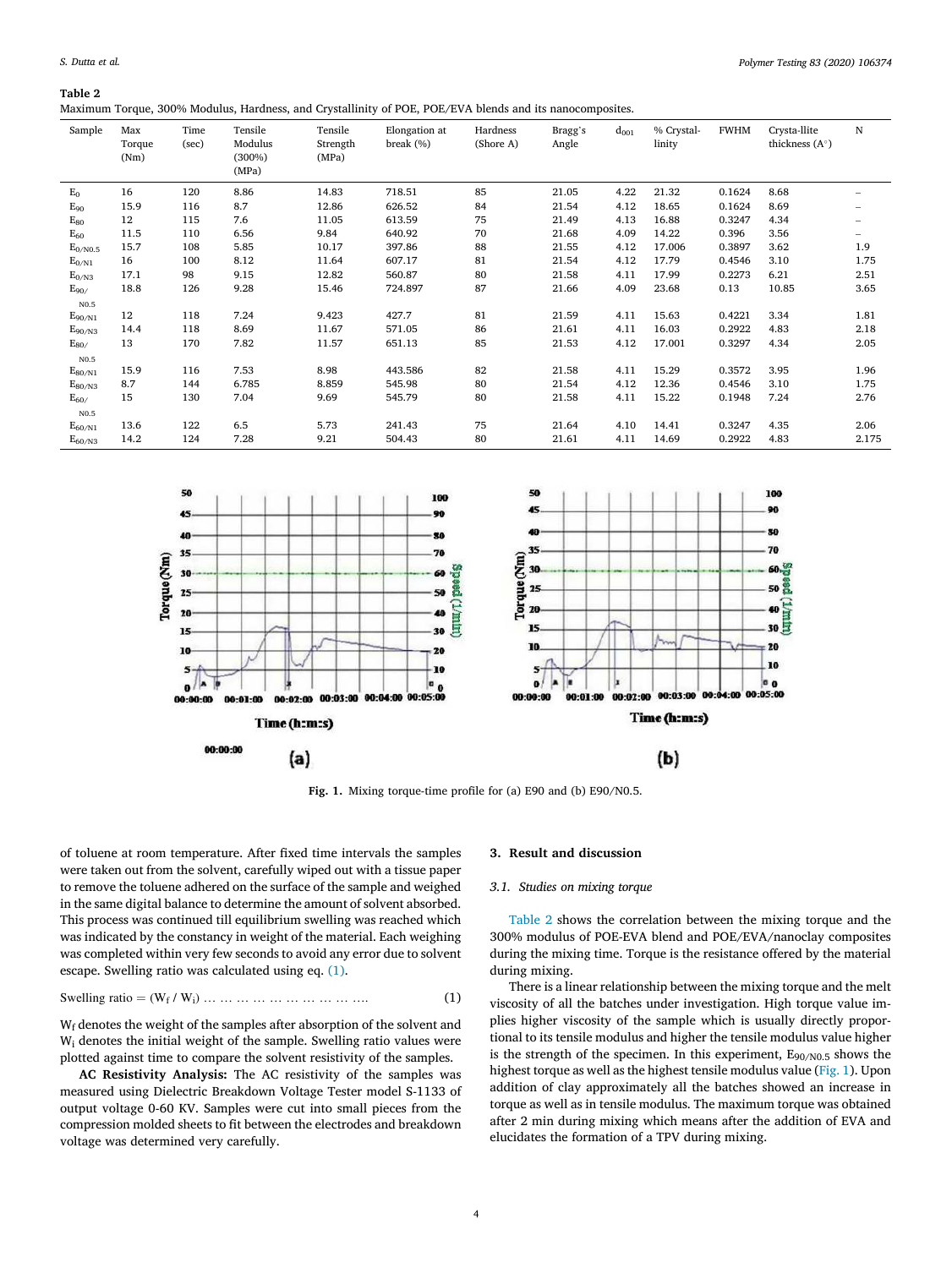<span id="page-4-0"></span>

**Fig. 2.** FTIR spectra of E60 and E60/N1.

## *3.2. Spectroscopic analysis*

The FTIR spectra of the sample with and without clay are shown in Fig. 2. The spectrum shows the following characteristic peaks: at 750 cm-1 for pendant octane unit of POE in both E60 and E60/N1,  $\sim$ 2910 cm-1 for C–H asymmetric stretching vibration of CH2 and ~2845 cm-1 for C–H symmetric stretching of the CH2 respectively, at 1732 cm-1 for for C–n symmetric stretching of the CH2 respectively, at 1752 cm-1 for C=O stretching vibration for EVA, at 1377.97 cm-1 and 1242 cm-1 for C–O stretching vibration of ester and at 1093.93 cm-1 for stretching vibration of Si–O due to the presence of clay in E60/N.

ration or  $\sin^2 2\theta$  due to the presence or Clay in E00/N.<br>The peak at 1732 cm-1 (C=O) for EVA in E60 did not shift in E60/N1 meant that, the clay did not produce any strong chemical interaction with the matrix thus the interaction is stated to be a physical one.

## *3.3. Studies on mechanical, dynamic mechanical, morphological and electrical properties of POE/EVA TPVs and their nanocomposites*

All mechanical properties are reported in [Table 2.](#page-3-0) It was found that the tensile strength, elongation at break, tensile modulus (300%) and the hardness of neat POE were 14.83 MPa, 718.51%, 8.86 MPa and 85 Shore A respectively. Addition of EVA in POE decreased all the above said properties. This can be explained on the basis of decrease in crystallinity of POE upon addition of EVA which can be further supported by the X-ray diffractograms demonstrated in [Fig. 6.](#page-6-0) With increase in EVA content all those properties were found to be decreased in the following manner  $E_0$ *>*  $E_{90}$ *>*  $E_{80}$ *>*  $E_{60}$ *.* Addition of 0.5 wt% clay increased the tensile strength, net elongation tensile modulus and hardness up to 15.46 MPa, 724.897%, 9.28 MPa and 87 Shore A respectively for E<sub>90</sub> and



**Fig. 3.** Summary of mechanical properties with loading percent of clay (A) Tensile strength, (B) Elongation, (C) Tensile Modulus (300%).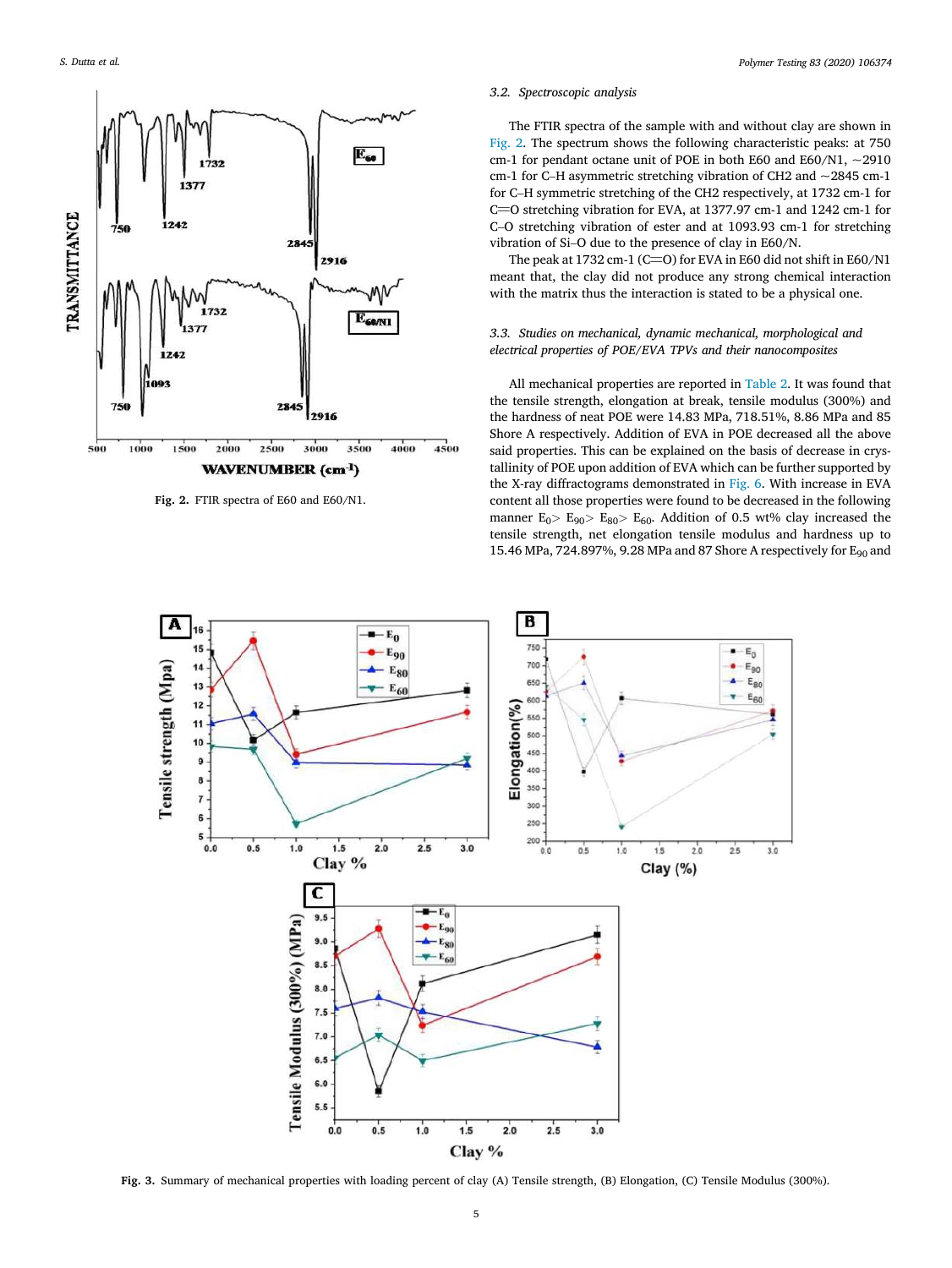<span id="page-5-0"></span>

**Fig. 4.** Tensile stress–Strain plot of (A) POE with its different composition of clay, (B) POE/EVA (80:20) with its different composition of clay, (C) POE/EVA (60:40) with its different composition of clay, (D) POE/EVA (90:10) with its different composition of clay.



**Fig. 5.** XRD Spectrum of different composites of clay with (A) POE, (B) POE/EVA (90:10) blend, (C) POE/EVA (80:20) blend and (D) POE/EVA (60:40) blend.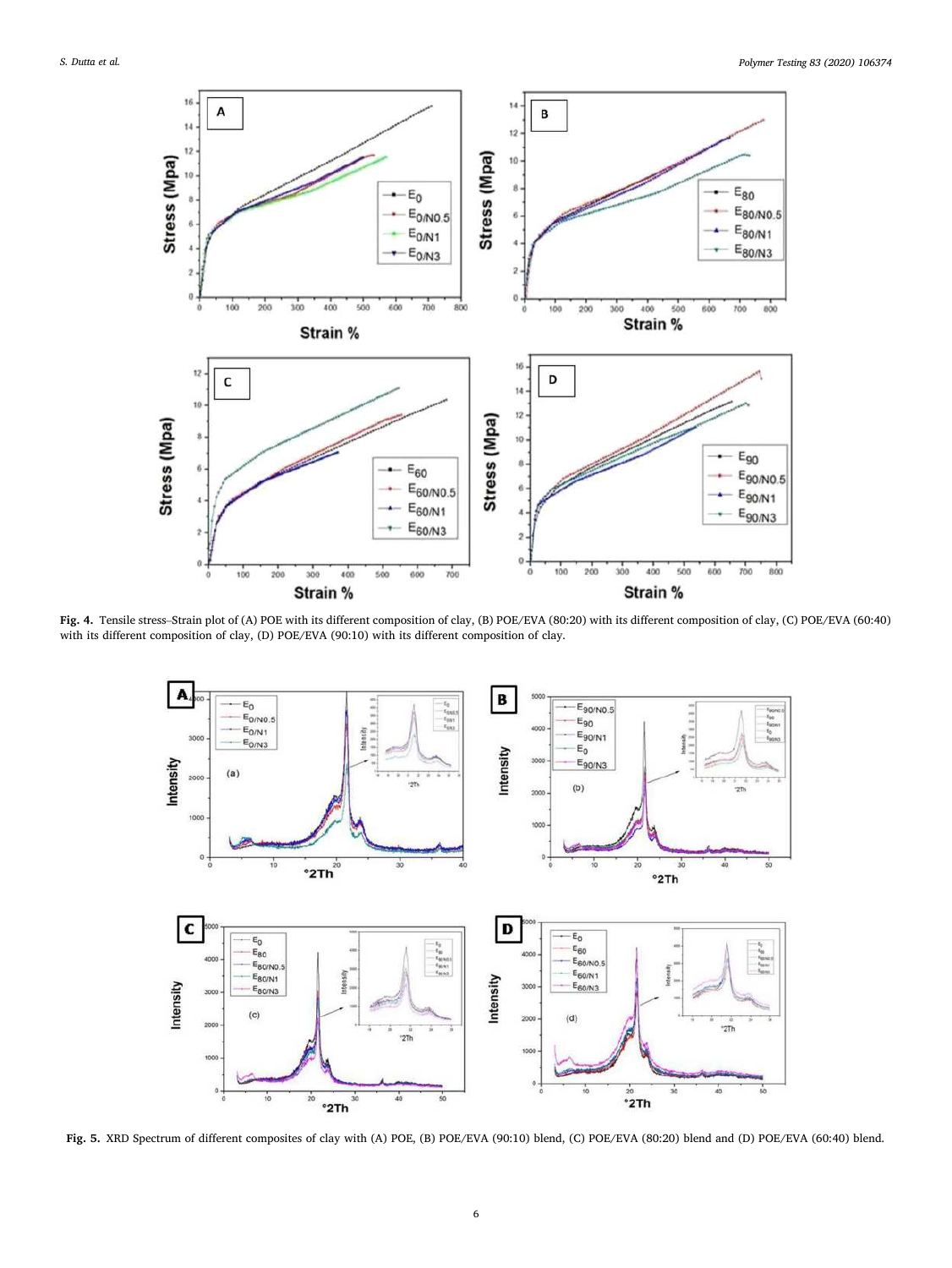<span id="page-6-0"></span>

**Fig. 6.** DMA results of POE/EVA (60:40) blend and its different composites with clay.

11.57 MPa, 651.13%, 7.82 MPa and 85 Shore A respectively for  $E_{80}$ . But addition of clay did not improve the tensile strength and net elongation in cases of E<sub>0</sub> and E<sub>60.</sub> 300% Modulus decreased from E<sub>0</sub> to E<sub>0/N0.5</sub> and further increased in  $E_{0/N1}$  to  $E_{0/N3}$ . This deviation can be attributed towards the poor dispersion of the clay in the POE/EVA matrix, stress accumulation and also due to drop in crystallinity as demonstrated in [Fig. 5.](#page-5-0)

Tensile strength and net elongation profiles of all the batches are



Fig. 7. DMA results of POE/EVA (90:10) blend and its different composites with clay.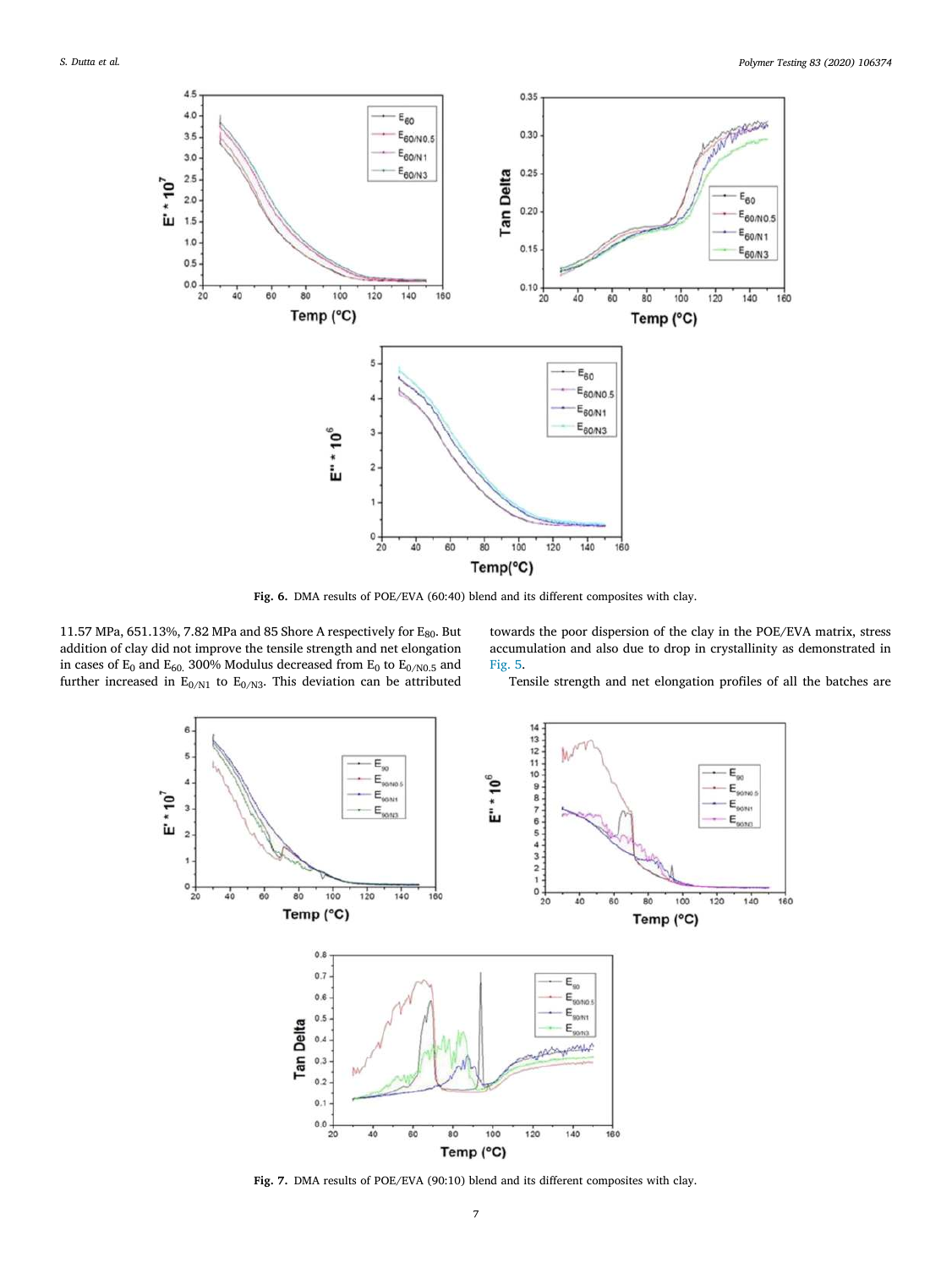<span id="page-7-0"></span>

**Fig. 8.** SEM images of (a)  $E_{90}$ , (b)  $E_{90/N0.5}$ , (c)  $E_{90/N1}$ , (d)  $E_{90/N3}$ .

## delineated in [Fig. 3](#page-4-0).

Tensile modulus and hardness values, however, increased upon addition of 0.5 wt% clay in all the batches under investigation due to better interfacial interaction (physical) between the clay and POE/EVA matrix which can be further confirmed from the morphology analysis. Tensile modulus behavior is demonstrated in [Fig. 3](#page-4-0). 1 wt% and 3 wt% clay could not significantly improve the mechanical properties due to poor dispersion of the clay.



**Fig. 9.** SEM images of (a)  $E_{80}$ , (b)  $E_{80/N0.5}$ , (c)  $E_{80/N1}$ , (d)  $E_{80/N3}$ .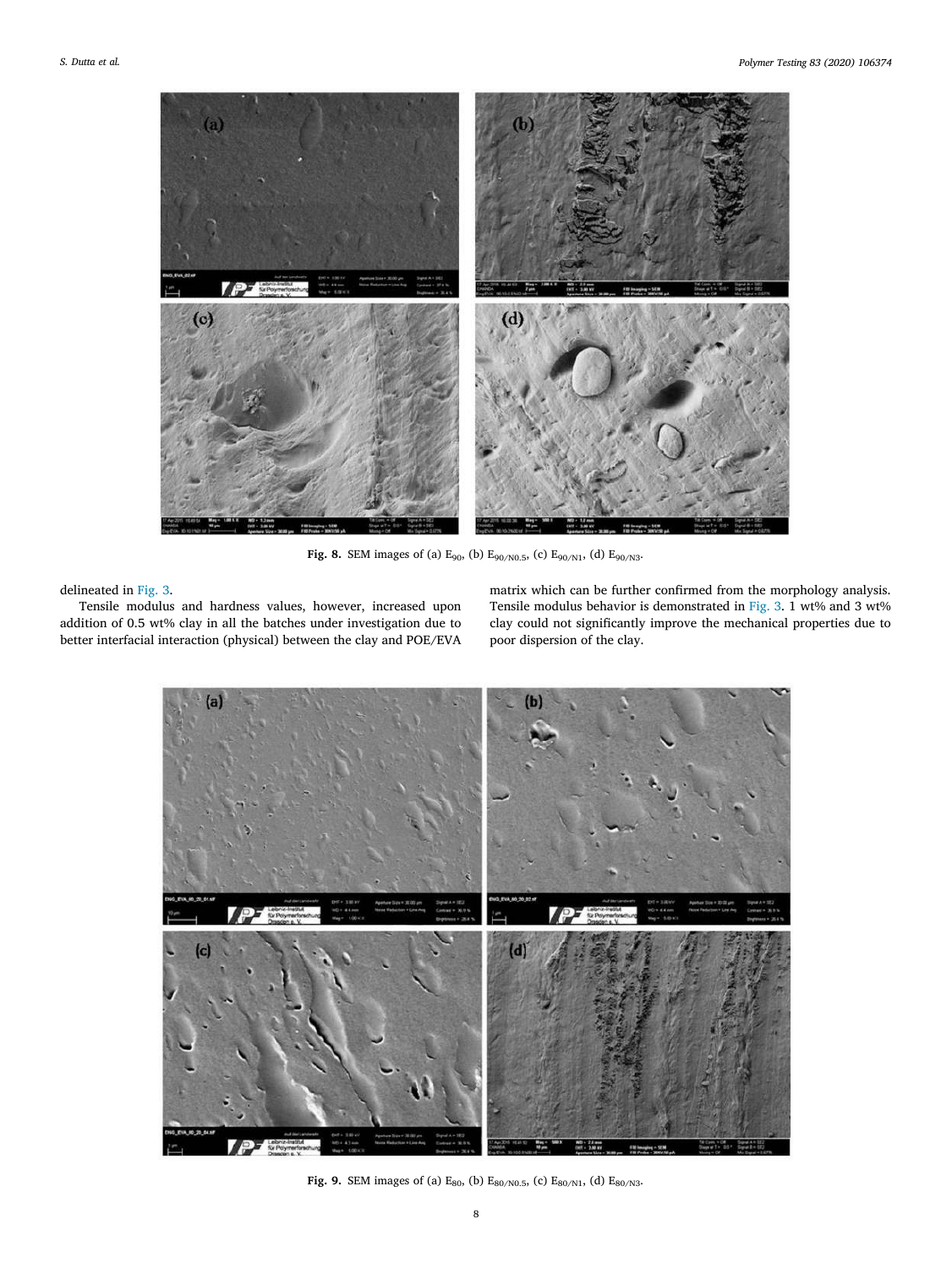<span id="page-8-0"></span>

**Fig. 10.** SEM images of (a)  $E_{60}$ , (b)  $E_{60/N0.5}$ , (c)  $E_{60/N1}$ , (d)  $E_{60/N3}$ .

Tensile stress-strain profiles are shown in [Fig. 4](#page-5-0) which is in good agreement with the theoretical reasons.

The wide angle X-ray diffractograms are shown in [Fig. 5](#page-5-0). Diffractogram of POE exhibited one major peak located at 21.058°. The net crystallinity and the crystallite thickness are calculated and reported in [Table 2.](#page-3-0) Upon addition of clay the peak position remained fixed but the intensity of the peak dropped which means there was a fall in crystallinity in POE. The fact that the degree of crystallinity largely depends on the clay content as it acts as barrier against the crystal growth. As a consequence of this  $E_{0/N0.5}$ ,  $E_{0/N1}$  and  $E_{0/N3}$  shows lower degree of crystallinity and crystallite thickness than that of  $E_0$ , which is also supported by the peak broadening of the corresponding POE-clay nanocomposites and their mechanical properties showed similar trend. Similarly in  $E_{90}$  grade, the hardness varied along with the crystallinity. Again it was noticeable that addition of EVA on POE also decreased the degree of crystallinity which is supposed to be due to the lower crystallinity of the EVA component. The diffractograms of the POE/EVA blends also showed one major peak near the same range as in case of POE which suggests that the peak of the EVA component is superimposed on the peak of POE as it also exhibits a peak between the same range. It was observed that addition of 0.5% clay increased the degree of crystallinity as well as other mechanical properties of  $E_{90}$  and  $E_{80}$ significantly.

In case of  $E_{60}$  addition of 0.5% clay though slightly increased the degree of crystallinity and modulus but no such significant rise in the strength and net elongation were seen. Poor tensile strength might be due to the poor dispersion of the clay on POE matrix as EVA component constitutes a large portion in this batch which is of lower strength than POE. The reason behind the decrease in net elongation was supposed to be due to the poor stress transfer characteristics of the matrix.

The values of FWHM and crystallite thickness are in good agreement with the theoretical explanation of the degree of crystallinity trend. [Fig. 6](#page-6-0) and [Fig. 7](#page-6-0) demonstrate the DMA diagrams of POE/EVA (60:40) and POE/EVA (90:10) batches. For both the batches tan  $\delta$  versus

temperature plot shows two characteristic peaks at the melting temperature  $(T_m)$  of EVA of around 60 °C and melting temperature  $(T_m)$  of POE of around 100 °C which clearly corresponds to the phase separation of the two components.

It is evident from [Fig. 6](#page-6-0) that both the storage modulus and loss modulus were increased with gradual increase in the clay content suggesting good mechanical reinforcement inspite of lower tensile strength. It may be due to the fact that clay phase had stiffened the matrix and simultaneously the viscous content was also increased. Peak height of the tan δ versus temperature also decreases gradually from 0% to 3% clay. It may correspond to the fact that cooperative movement of the molecules becomes greater suggested by the gradual broadening of the peak which clearly states the better interaction between the clay and the matrix. It was also observed that the  $T_m$  of both the components changes slightly towards the lower temperature due to the fall in crystallinity.

[Fig. 7](#page-6-0) also shows two characteristic peaks in tan δ versus temperature diagram at around 65 °C and 100 °C. POE shows a sharp peak at around 100 °C. It was observed that addition of 0.5% clay did not change the peak position but broadened the peak as well as increased its height while lowers the height and sharpness of the peak of the EVA component. It corresponds to the fact that the cooperative motion of the molecules in the EVA phase is greater than that of the POE phase. Thus it may be assumed that the clay was better dispersed in the EVA phase. Again, it was observed here that storage modulus showed a decreasing trend with 0.5% clay although the tensile strength, tensile modulus and hardness showed significantly good results. The reason of this is not completely clear yet. But increased loss modulus explains the net high elongation of E90/N0.5 instead of large crystallite thickness. High viscous part helps in better heat dissipation. It may be assumed that loss modulus dominates over the crystallite size here.

[Fig. 9](#page-7-0) and Fig. 10 represent the SEM images of the fractured surfaces of the POE/EVA blends and their corresponding nanocomposites with clay. It was observed in all the cases that the two phases were distinct and the EVA phase was dispersed in the POE matrix which in turn thus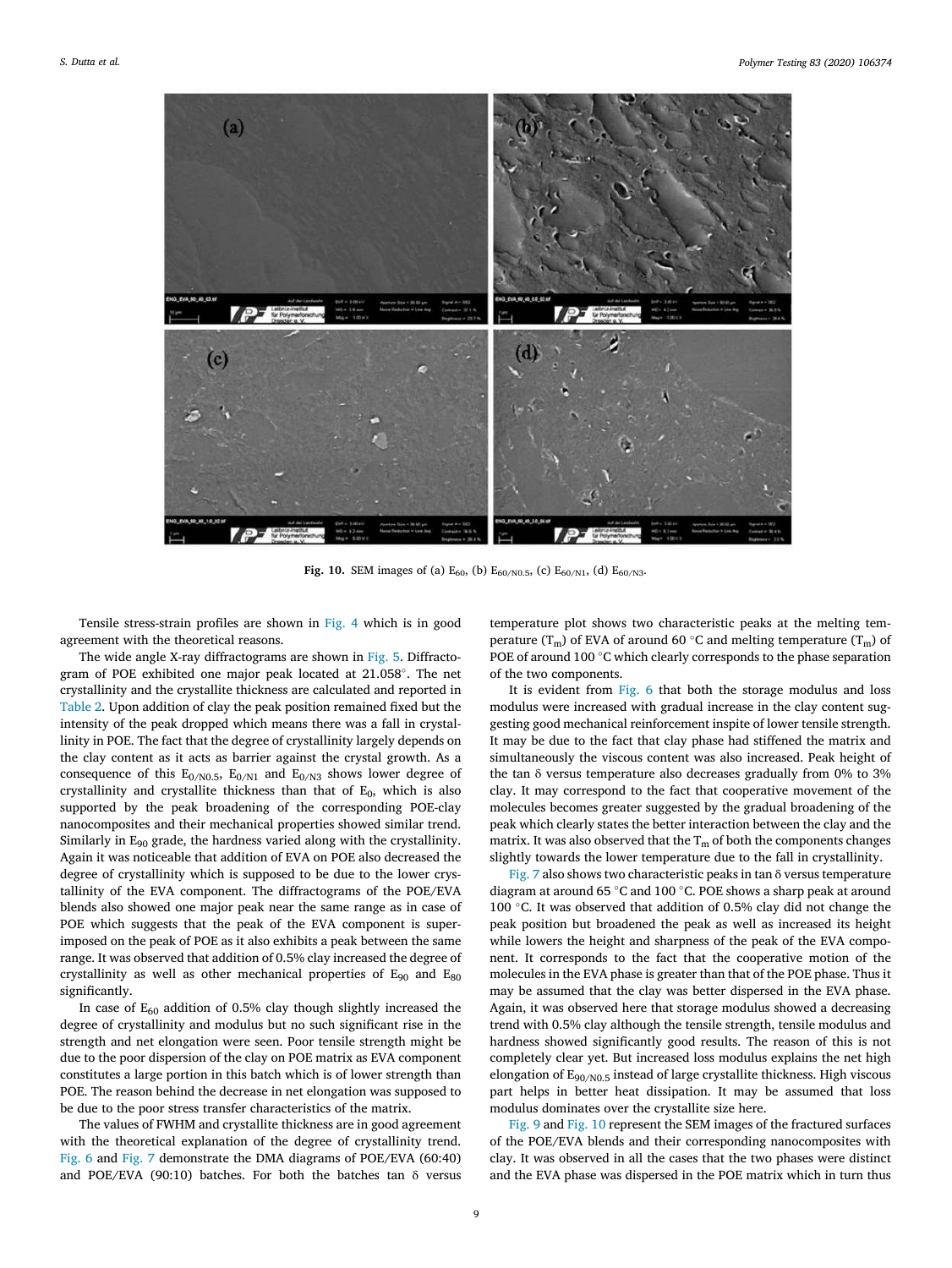

**Fig. 11.** Swelling studies of different composites of clay with (a) POE, (b) POE/EVA (90:10) blend, (c) POE/EVA (80:20) blend, (d) POE/EVA (60:40) blend.

| Table 3 |                                           |  |
|---------|-------------------------------------------|--|
|         | Electrical properties of all the batches. |  |

| Specimen                     | $E_0$ | $E_{90}$ | $E_{80}$ | $E_{60}$     | $E_{0/}$         | $E_{0/}$ | $E_{0/}$ | $E_{90/}$        | $E_{90/}$ | $E_{90/}$ | $E_{80/}$        | $E_{80/}$ | $E_{80/}$ | $E_{60/}$        | $E_{60/}$ | $E_{60}$ |
|------------------------------|-------|----------|----------|--------------|------------------|----------|----------|------------------|-----------|-----------|------------------|-----------|-----------|------------------|-----------|----------|
|                              |       |          |          |              | N <sub>0.5</sub> | N1       | N3       | N <sub>0.5</sub> | N1        | N3        | N <sub>0.5</sub> | N1        | N3        | N <sub>0.5</sub> | N1        | N3       |
| AC breakdown voltage<br>(KV) | 6     | 5        | 2        | <sub>t</sub> | 6                | 5.       | 2        | b                | 4         | 6         | 3                |           |           | 10               |           |          |

suggests the formation of a thermoplastic vulcanizate (TPV) through dynamic vulcanization. In [Fig. 8](#page-7-0) a. EVA of small domain sizes are distributed throughout the POE matrix. The white portions in [Fig. 8](#page-7-0) b, 8 c and 8 d represent the clay phase. It can be said from the morphology images that 0.5% clay was uniformly dispersed into the matrix along with little agglomeration thus increasing the mechanical properties also, which, 1% and 3% clay could not. Their images clearly show that the surface is fully white with 1% and 3% clay which suggests that the clay phase mainly remains on the surface. Mixing efficiency was poor in those cases.

However, [Figs. 9](#page-7-0) and [10](#page-8-0) shows that as the EVA content was increased domain size of the dispersed phase was also increased. White lines at the interface of the EVA and POE in [Fig. 9b and 9](#page-7-0) c signify that the clay phase was mainly dispersed into the EVA phase. Addition of 3% clay caused agglomeration of the filler and thus lowered the strength. Domain size of the EVA phase is far greater than the former two batches and clay phase is more uniformly distributed around the EVA domain in [Fig. 10.](#page-8-0) Thus it attributes to the fact that the polar clay phase has more affinity towards the polar EVA phase than the non polar POE matrix and thus reinforces the EVA phase mainly.

The morphological features can be further supported by Fig. 11 which demonstrates the swelling characteristics of all the batches. It was observed that EVA has greater affinity towards toluene than POE. It is noticeable that addition of EVA increases the swelling of POE which

suggests the poor dispersion of the clay in POE phase and also fall in crystallinity. The interaction between the clay phase and POE is poor. In case of POE/EVA blends swelling ratio is greater than that in case of pure POE. However, as the EVA content increases the clay phase performed well in preventing the swelling. In case of  $E_{60}$  0.5% clay even helped in decreasing the swelling to some extent. This clearly suggests that the clay phase had mainly distributed in the EVA phase. This can be further supported by the AC breakdown voltage values reported in Table 3.

It is clear that only  $E_{60/N0.5}$  shows a drastic increase in the breakdown voltage value from 6 KV to 10 KV which has higher EVA content suggesting the clay phase has predominantly dispersed into the EVA phase.

#### **4. Conclusions**

It can be concluded that a new TPV/organoclay nanocomposite has been developed through dynamic vulcanization during reactive melt blending in which the clay phase is mainly distributed in the more polar component. POE/EVA TPVs reinforced with various amounts of organoclay were prepared with dicumyl peroxide as the vulcanizing agent and the clay went into the EVA phase. It was found that where  $E_{90}$ exhibited improved mechanical properties, E<sub>60</sub> showed better solvent resistance properties though E<sub>80</sub> also showed improvement in some of the properties upon addition of clay. However, in all the cases 0.5%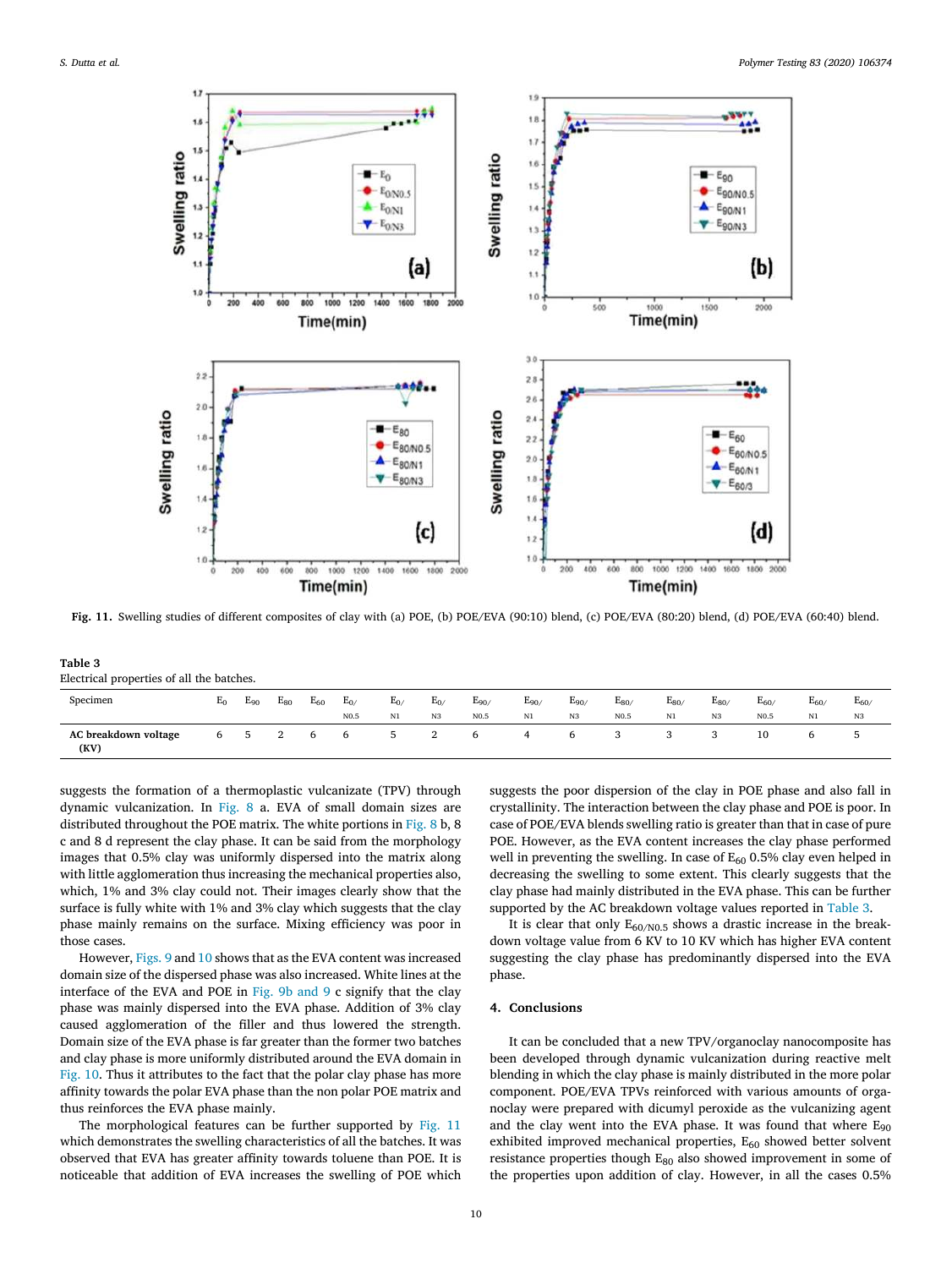<span id="page-10-0"></span>nanoclay performed well in improving those properties. The mechanical properties are highly dependent on the percent crystallinity in the nanocomposites. People have studied distribution of fillers with different dimensions in polymer blends and composites [30,31,[40,41](#page-11-0)]. Similar studies can be extended in the next phase of this work whereby both dispersion and distribution of isotropic and anisotropic nanofillers can be explored.

## **Declaration of competing interest**

The authors declare that they have no known competing financial interests or personal relationships that could have appeared to influence the work reported in this paper.

#### **Acknowledgement**

Authors are acknowledging to JK tyres, HASETRI for providing the DMA results and Leibniz Institute for Polymer Research Dresden for providing the SEM results. Authors would also like to acknowledge Dr. Arindam Giri, Dr. Abhijit Pal, Ms. Sabina Yeasmin, Ms. Tamalika Das, and Mr. Soumen Sardar (fellow research scholars) for providing technical and experimental support.

## **Appendix A. Supplementary data**

Supplementary data to this article can be found online at [https://doi.](https://doi.org/10.1016/j.polymertesting.2020.106374)  [org/10.1016/j.polymertesting.2020.106374.](https://doi.org/10.1016/j.polymertesting.2020.106374)

#### **References**

- [1] Y. Kojima, A. Usuki, M. Kawasumi, A. Okada, Y. Fukushima, T. Kurauchi, O. Kamigaito, Mechanical properties of nylon 6-clay hybrid, J. Mater. Res. 8 (1993) 1185–1189, [https://doi.org/10.1557/JMR.1993.1185.](https://doi.org/10.1557/JMR.1993.1185)
- [2] S.D. Burnside, E.P. Giannelis, Synthesis and properties of new poly (Dimethylsiloxane) nanocomposites, Chem. Mater. 7 (1995) 1597–1600, [https://](https://doi.org/10.1021/cm00057a001)  [doi.org/10.1021/cm00057a001.](https://doi.org/10.1021/cm00057a001)
- [3] J.W. Gilman, Flammability and thermal stability studies of polymer layered-silicate (clay) nanocomposites, Appl. Clay Sci. 15 (1999) 31–49, [https://doi.org/10.1016/](https://doi.org/10.1016/S0169-1317(99)00019-8)  [S0169-1317\(99\)00019-8.](https://doi.org/10.1016/S0169-1317(99)00019-8)
- [4] R.A. Vaia, S. Vasudevan, W. Krawiec, L.G. Scanlon, E.P. Giannelis, New polymer electrolyte nanocomposites: melt intercalation of poly(ethylene oxide) in mica-type silicates, Adv. Mater. 7 (1995) 154–156, [https://doi.org/10.1002/](https://doi.org/10.1002/adma.19950070210) [adma.19950070210.](https://doi.org/10.1002/adma.19950070210)
- [5] S.S. Ray, K. Yamada, A. Ogami, M. Okamoto, K. Ueda, New polylactide/layered silicate nanocomposite: nanoscale control over multiple properties, Macromol. Rapid Commun. 23 (2002) 943–947, [https://doi.org/10.1002/1521-3927](https://doi.org/10.1002/1521-3927(200211)23:16F)  [\(200211\)23:16F.](https://doi.org/10.1002/1521-3927(200211)23:16F)
- [6] P. Liborio, V.A. Oliveira, M. de, F.V. Marques, New chemical treatment of bentonite for the preparation of polypropylene nanocomposites by melt intercalation, Appl. Clay Sci. 111 (2015) 44–49, [https://doi.org/10.1016/j.clay.2015.04.003.](https://doi.org/10.1016/j.clay.2015.04.003)
- [7] M. Alexandre, P. Dubois, T. Sun, J.M. Garces, R. Jerome, Polyethylene-layered silicate nanocomposites prepared by the polymerization -filling technique : synthesis and mechanical properties, Polymer 43 (2002) 2123–2132, [https://doi.](https://doi.org/10.1016/S0032-3861(02)00036-8)  [org/10.1016/S0032-3861\(02\)00036-8](https://doi.org/10.1016/S0032-3861(02)00036-8).
- [8] H. Mauroy, T.S. Plivelic, J.P. Suuronen, F.S. Hage, J.O. Fossum, K.D. Knudsen, Anisotropic clay-polystyrene nanocomposites: synthesis, characterization and mechanical properties, Appl. Clay Sci. 108 (2015) 19–27, [https://doi.org/](https://doi.org/10.1016/j.clay.2015.01.034)  [10.1016/j.clay.2015.01.034](https://doi.org/10.1016/j.clay.2015.01.034).
- [9] J.W. Cho, D.R. Paul, Nylon 6 nanocomposites by melt compounding, Polymer (Guildf) 42 (2001) 1083–1094, [https://doi.org/10.1016/S0032-3861\(00\)00380-3.](https://doi.org/10.1016/S0032-3861(00)00380-3)
- [10] Z. Wang, T.J. Pinnavaia, Hybrid organic-inorganic nanocomposites: exfoliation of magadiite nanolayers in an elastomeric epoxy polymer, Chem. Mater. 10 (1998) 1820–1826, <https://doi.org/10.1021/cm970784o>.
- [11] S. Varghese, J. Karger-Kocsis, Natural rubber-based nanocomposites by latex compounding with layered silicates, Polymer (Guildf) 44 (2003) 4921–4927, [https://doi.org/10.1016/S0032-3861\(03\)00480-4.](https://doi.org/10.1016/S0032-3861(03)00480-4)
- [12] M. Pramanik, S.K. Srivastava, B.K. Samantaray, A.K. Bhowmick, EVA/Clay nanocomposite by solution blending: effect of aluminosilicate layers on mechanical and thermal properties, Macromol. Res. 11 (2003) 260–266, [https://doi.org/](https://doi.org/10.1007/BF03218362)  [10.1007/BF03218362.](https://doi.org/10.1007/BF03218362)
- [13] S. Mondal, A. Das, J. Bandyopadhyay, S.S. Ray, G. Heinrich, A. Bandyopadhyay, A noble additive cum compatibilizer for dispersion of nanoclay into ethylene octene elastomer, Appl. Clay Sci. 126 (2016) 41–49, [https://doi.org/10.1016/j.](https://doi.org/10.1016/j.clay.2016.02.032) [clay.2016.02.032](https://doi.org/10.1016/j.clay.2016.02.032).
- [14] M. Siliani, M.A. López-Manchado, J.L. Valentín, M. Arroyo, A. Marcos, M. Khayet, J.P.G. Villaluenga, Millable polyurethane/organoclay nanocomposites:

preparation, characterization, and properties, J. Nanosci. Nanotechnol. 7 (2007) 634–640, <https://doi.org/10.1166/jnn.2007.134>.

- [15] Y.W. Chang, Y. Yang, S. Ryu, C. Nah, Preparation and properties of EPDM/ organomontmorillonite hybrid nanocomposites, Polym. Int. 51 (2002) 319–324, [https://doi.org/10.1002/pi.831.](https://doi.org/10.1002/pi.831)
- [16] S. Sadhu, A.K. Bhowmick, Preparation and properties of styrene-butadiene rubber based nanocomposites: the influence of the structural and processing parameters, J. Appl. Polym. Sci. 92 (2004) 698–709, <https://doi.org/10.1002/app.13673>.
- [17] S. Sadhu, A.K. Bhowmick, Preparation and properties of nanocomposites based on acrylonitrile- butadiene rubber, styrene-butadiene rubber, and polybutadiene rubber, J. Polym. Sci., Part B: Polym. Phys. 42 (2004) 1573–1585, [https://doi.org/](https://doi.org/10.1002/polb.20036)  [10.1002/polb.20036.](https://doi.org/10.1002/polb.20036)
- [18] M. Huskić, A. Anžlovar, M. Žigon, Montmorillonite-phenolic resin nanocomposites prepared by one-step in-situ intercalative polymerisation, Appl. Clay Sci. 101 (2014) 484–489, [https://doi.org/10.1016/j.clay.2014.09.011.](https://doi.org/10.1016/j.clay.2014.09.011)
- [19] A. Gu, S.W. Kuo, F.C. Chang, Syntheses and properties of PI/clay hybrids, J. Appl. Polym. Sci. 79 (2001) 1902–1910, [https://doi.org/10.1002/1097-4628](https://doi.org/10.1002/1097-4628(20010307)79:10<1902::AID-APP190>3.0.CO;2-S)  (20010307)79:10*<*[1902::AID-APP190](https://doi.org/10.1002/1097-4628(20010307)79:10<1902::AID-APP190>3.0.CO;2-S)*>*3.0.CO;2-S.
- [20] K. Kowalczyk, T. Spychaj, A. Ubowska, B. Schmidt, Industrially applicable methods of poly(methyl methacrylate)/organophilic montmorillonite nanocomposites preparation: processes and cast materials characterization, 97–98, Appl. Clay Sci. (2014) 96–103,<https://doi.org/10.1016/j.clay.2014.05.011>.
- [21] D. Lee, S.H. Lee, K. Char, J. Kim, Expansion distribution of basal spacing of the silicate layers in polyaniline/Na+-montmorillonite nanocomposites monitored with X-ray diffraction, Macromol. Rapid Commun. 21 (2000) 1136–1139, [https://](https://doi.org/10.1002/1521-3927(20001101)21:16<1136::AID-MARC1136>3.0.CO;2-S)  [doi.org/10.1002/1521-3927\(20001101\)21:16](https://doi.org/10.1002/1521-3927(20001101)21:16<1136::AID-MARC1136>3.0.CO;2-S)*<*1136::AID-MARC1136*>*3.0.CO;2-
- [S](https://doi.org/10.1002/1521-3927(20001101)21:16<1136::AID-MARC1136>3.0.CO;2-S). [22] A.K. Bhowmick, T. Inoue, Structure development during dynamic vulcanization of hydrogenated nitrile rubber/nylon blends, J. Appl. Polym. Sci. 49 (1993) 1893–1900, <https://doi.org/10.1002/app.1993.070491104>.
- [23] M.H.R. Ghoreishy, M. Razavi-Nouri, G. Naderi, Finite element analysis of a thermoplastic elastomer melt flow in the metering region of a single screw extruder, Comput. Mater. Sci. 34 (2005) 389–396, [https://doi.org/10.1016/j.](https://doi.org/10.1016/j.commatsci.2005.01.011) [commatsci.2005.01.011.](https://doi.org/10.1016/j.commatsci.2005.01.011)
- [24] [A. M Gessler, Cranford, W.H. Haslett, Process for Preparing a Vulcanized Blend of](http://refhub.elsevier.com/S0142-9418(19)31689-7/sref24)  [Crystalline Polypropelene and Chlorinated Butyl Rubber, Us papent, 1962](http://refhub.elsevier.com/S0142-9418(19)31689-7/sref24).
- [25] P.E.J. Seccuro, United States patent, Geothermics 14 (1985) 595-599, https://doi. [org/10.1016/0375-6505\(85\)90011-2](https://doi.org/10.1016/0375-6505(85)90011-2).
- [26] P.E.C. Bleutge, United States patent, Geothermics 14 (1985) 595–599, [https://doi.](https://doi.org/10.1016/0375-6505(85)90011-2)  [org/10.1016/0375-6505\(85\)90011-2](https://doi.org/10.1016/0375-6505(85)90011-2).
- [27] Y. Tsai, J.H. Wu, Y.T. Wu, C.H. Li, M.T. Leu, Reinforcement of dynamically vulcanized EPDM/PP elastomers using organoclay fillers, Sci. Technol. Adv. Mater. 9 (2008), [https://doi.org/10.1088/1468-6996/9/4/045005.](https://doi.org/10.1088/1468-6996/9/4/045005)
- [28] S. Kole, D.K. Tripathy, Morphology and ageing behaviour of silicone-EPDM blends, J. Mater. Sci. 29 (1994) 2431–2435, <https://doi.org/10.1007/BF00363437>.
- [29] [X. Liu, H. Huang, Z. Xie, Y. Zhang, Y. Zhang, K. Sun, L. Min, EPDM\\_polyamide TPV](http://refhub.elsevier.com/S0142-9418(19)31689-7/sref29)  [Compatibilized by chlorinated.Pdf, vol. 22, 2003, pp. 9](http://refhub.elsevier.com/S0142-9418(19)31689-7/sref29)–16.
- [30] J. Huang, L. Cao, D. Yuan, Y. Chen, Design of novel self-healing thermoplastic vulcanizates utilizing thermal/magnetic/light-triggered shape memory effects, ACS Appl. Mater. Interfaces 10 (2018) 40996–41002, [https://doi.org/10.1021/](https://doi.org/10.1021/acsami.8b18212)  [acsami.8b18212](https://doi.org/10.1021/acsami.8b18212).
- [31] J. Huang, L. Cao, D. Yuan, Y. Chen, Design of multi-stimuli-responsive shape memory biobased PLA/ENR/Fe3O4 TPVs with balanced stiffness-toughness based on selective distribution of Fe3O4, ACS Sustain. Chem. Eng. 7 (2019) 2304–2315, [https://doi.org/10.1021/acssuschemeng.8b05025.](https://doi.org/10.1021/acssuschemeng.8b05025)
- [32] H.H. Le, K. Oßwald, S. Wießner, A. Das, K.W. Stöckelhuber, R. Boldt, G. Gupta, G. Heinrich, H.J. Radusch, Location of dispersing agent in rubber nanocomposites during mixing process, Polymer (Guildf). 54 (2013) 7009–7021, [https://doi.org/](https://doi.org/10.1016/j.polymer.2013.10.038)  [10.1016/j.polymer.2013.10.038](https://doi.org/10.1016/j.polymer.2013.10.038).
- [33] A. Biswas, A. Bandyopadhyay, N.K. Singha, A.K. Bhowmick, Chemical modification of metallocene-based polyethylene–octene elastomer through solution grafting of acrylic acid and its effect on the physico-mechanical properties, J. Appl. Polym. Sci. 105 (2007) 3409–3417,<https://doi.org/10.1002/app.26374>.
- [34] A. Biswas, A. Bandyopadhyay, N.K. Singha, A.K. Bhowmick, Ionomeric modification of a metallocene-based polyolefinic elastomer and its influence on the physicomechanical properties: effects of the crystallinity and pendent chain length, J. Appl. Polym. Sci. 114 (2009) 3906–3914, <https://doi.org/10.1002/app.30662>.
- [35] A. Biswas, A. Bandyopadhyay, N.K. Singha, A.K. Bhowmick, Sulfonation of metallocene-based polyolefinic elastomers and its influence on physicomechanical properties: effect of reaction parameters, styrene grafting, and pendant chain length, J. Polym. Sci., Part A: Polym. Chem. 46 (2008) 8023–8040, [https://doi.](https://doi.org/10.1002/pola.23101)  rg/10.1002/pola.23101.
- [36] K. Naskar, S. Mohanty, G.B. Nando, Development of thin-walled halogen-free cable insulation and halogen-free fire-resistant low-smoke cable-sheathing compounds based on polyolefin elastomer and ethylene vinyl acetate blends, J. Appl. Polym. Sci. 104 (2007) 2839–2848,<https://doi.org/10.1002/app.25870>.
- [37] R. Pervin, L. Goswami, V. Vijayabaskar, A. Bandyopadhyay, Optimization of engineering and solvent resistive behavior of high vinyl acetate content EVAmodified poly(ethylene-*co-*1-octene) interpenetrating network blends using taguchi orthogonal array, J. Appl. Polym. Sci. 126 (2012) 1993–2003, [https://doi.](https://doi.org/10.1002/app.36684)  [org/10.1002/app.36684](https://doi.org/10.1002/app.36684).
- [38] H.J. Tai, Random crosslinking of an ethylene vinyl acetate copolymer and a metallocene polyolefin elastomer in the presence of polyfunctional monomers, Polymer (Guildf) 42 (2001) 5207–5213, [https://doi.org/10.1016/S0032-3861\(01\)](https://doi.org/10.1016/S0032-3861(01)00003-9)  [00003-9.](https://doi.org/10.1016/S0032-3861(01)00003-9)